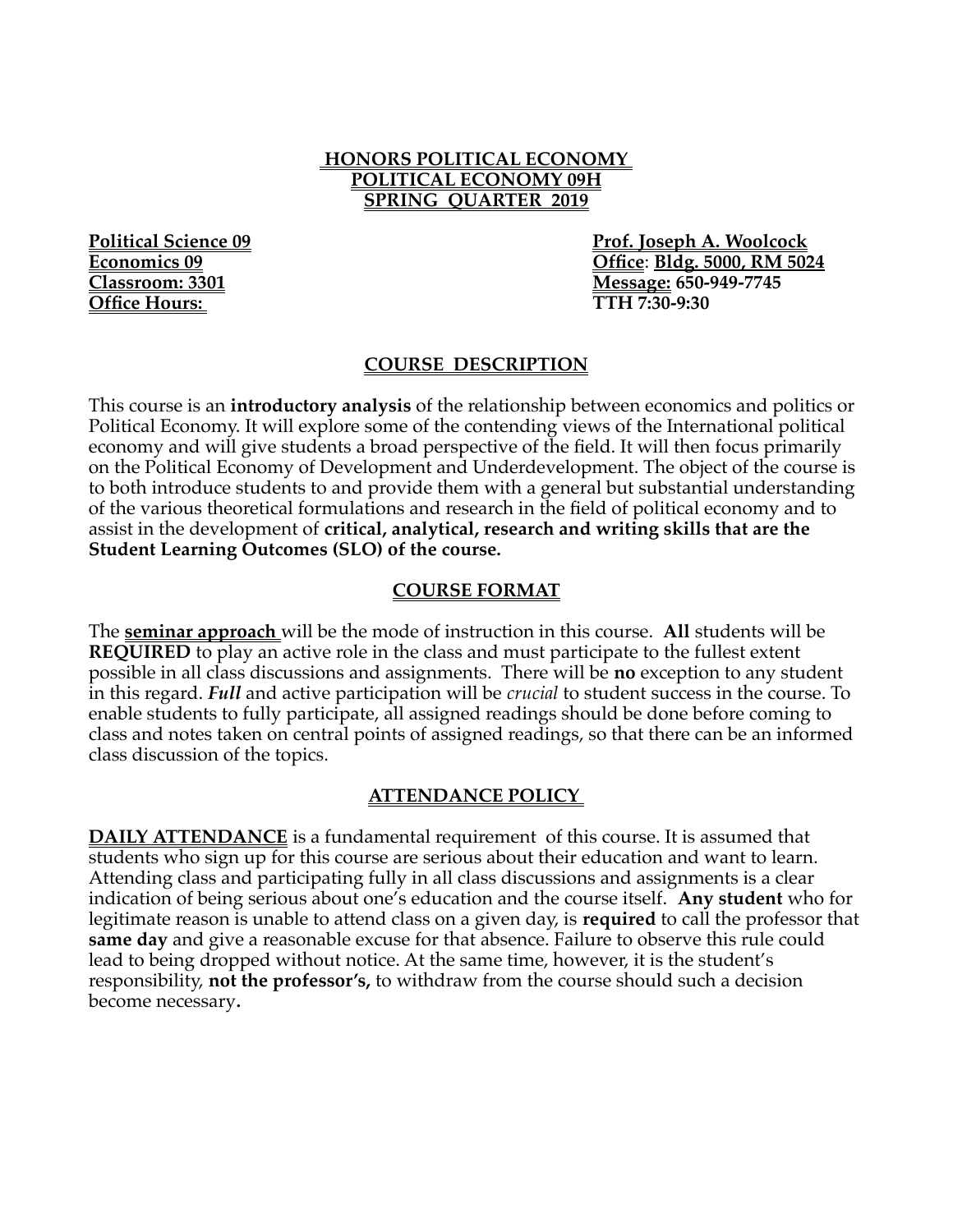### **TESTING & GRADING**

**The philosophy underlying testing is to determine how well a student can take a set of complex and interrelated research findings and systematically analyze them demonstrating high levels of critical, analytical, research and writing skills. It is not to determine how well a student can paraphrase other people's work and/or descriptively present them in a paper as if it is their original work and without appropriate sources. The aim here is to learn how to be a consumer of research as well as the development of original research.**

**Evaluation of written assignments will be based on how well students can demonstrate critical, analytical, research and writing skills that are absolutely fundamental to the learning process.**

Written assignment for this course will consist of: **A Twenty Page** critical analysis of an assigned topic for **Honors students** and **A Fifteen Page paper for non-honors**. The paper will be developed out of the assigned readings for the particular seminar topic, **and in conjunction with the professor**. This approach is essential in helping to guide the student in choosing a research topic, defining the research question, limiting its scope and ensuring that its thesis is clearly focused.

Students will undertake this research assignment **either by themselves and/or with another student in the assigned group.** But whether or not a student **chooses** to write the paper with another, **only ONE single twenty page paper or a single fifteen page paper will be submitted. Both papers must be a document that stands completely on its own. The professor will not be drawn into any dispute any two students may have over contribution to the paper. The assigned grade for a paper submitted by two students will be the same for each.**

#### **The research paper will be developed in FOUR stages:**

**Stage 1: After group assignments are settled for the entire class, there will be a required meeting of that group with the professor during that particular week of class. This meeting will focus on Seminar topic and a research paper topic.**

**Stage 2: Will require a meeting with the professor to discuss a specific research topic, an outline of it and the development of a research question/thesis. Dates will be announced in class.**

**Stage 3: Will require a meeting with the professor with a clearly defined research topic, a thesis and an outline with sources to be used. Two copies of this document will be needed for this meeting and the professor will sign off on one. Dates will be announced in class.** 

**Stage 4 : The due date of the research paper: An early date in June. No late papers will be accepted, and there will be no re-write of the assignment. For every 5 minutes paper is late there is a deduction of 10 points.**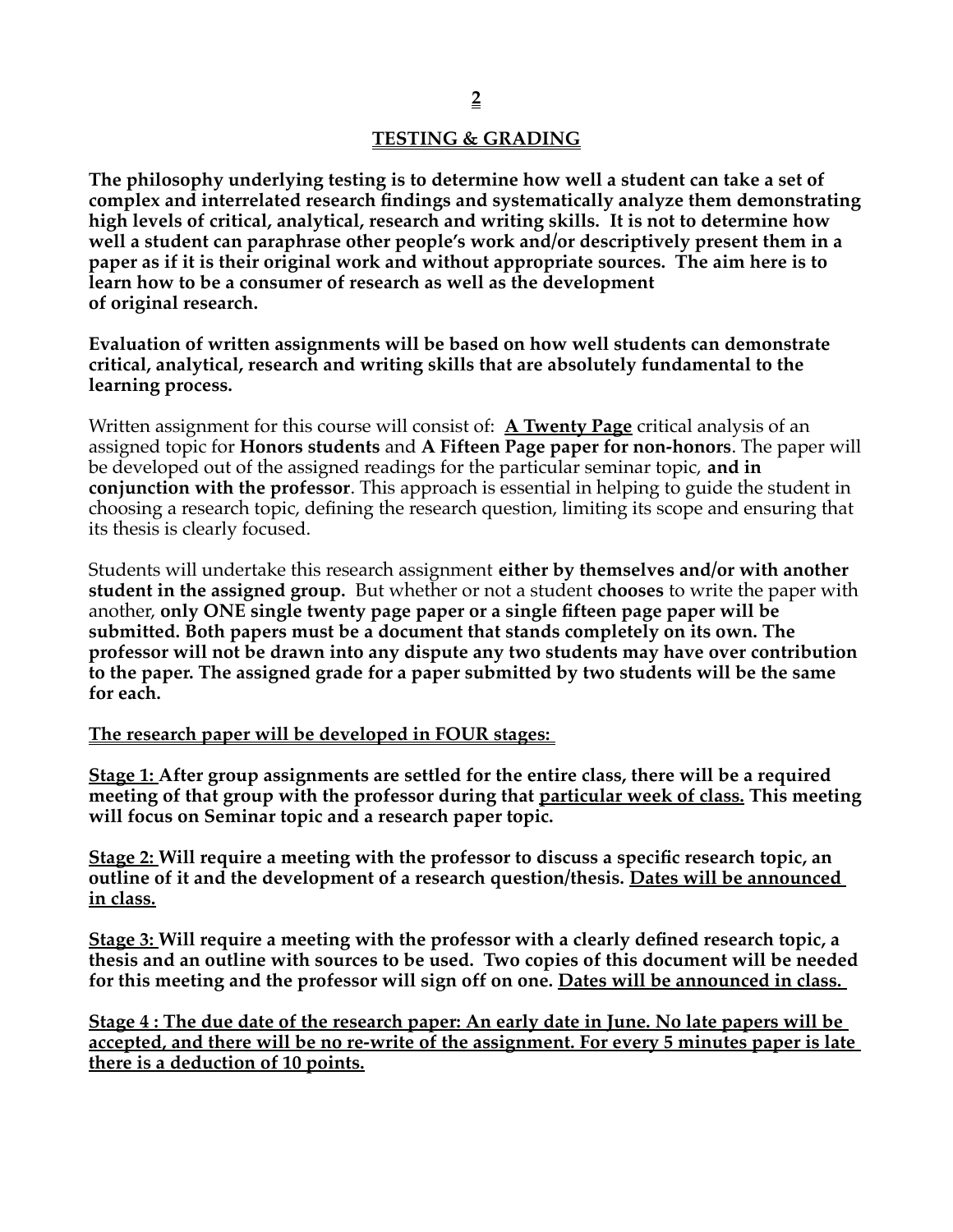**The Seminar topic of Discussion:** will be based on an assigned set of readings for a particular week or weeks of the course and other relevant outside material students may use including **NYT online** articles. Assignments to groups will occur during the first week of class. For leadership of the assigned Seminar topic, each **group** will present a single *Five page outline of the central issues* to be explored during the seminar. A copy of this outline **must** be given to each student by **Thursday** of the previous week **before** the seminar and/or sent to each student online.

#### **Grade for the course will be based on the following:**

| 1) Sustained and active participation in all class assignments |                |
|----------------------------------------------------------------|----------------|
| including all assigned readings: $=$                           | 75 points.     |
| 2) Outline & leadership of Seminar topic                       | 75 points      |
| 3) Assigned Page Research paper:                               | $=$ 150 points |

*Grading Schedule: A=270-300; B=240-269; C=210-239; D=180-209 Points.*

#### **REQUIRED TEXTS**

| Goddard, C. Roe,           | <b>International Political Economy</b>               |
|----------------------------|------------------------------------------------------|
| Cronin P.,                 | In The Changing Global Order, Lynne Rienner Publ.,   |
| Kishore C. Dash            | Boulder. 2 ed., 2003                                 |
|                            |                                                      |
|                            |                                                      |
| Seligson, Mitchell &       | Development & Underdevelopment: The Political        |
| Passe-Smith, John T. (eds) | <b>Economy of Global Inequality</b> , Lynne Rienner, |

 **Articles on Reserve Online for Political Economy 9**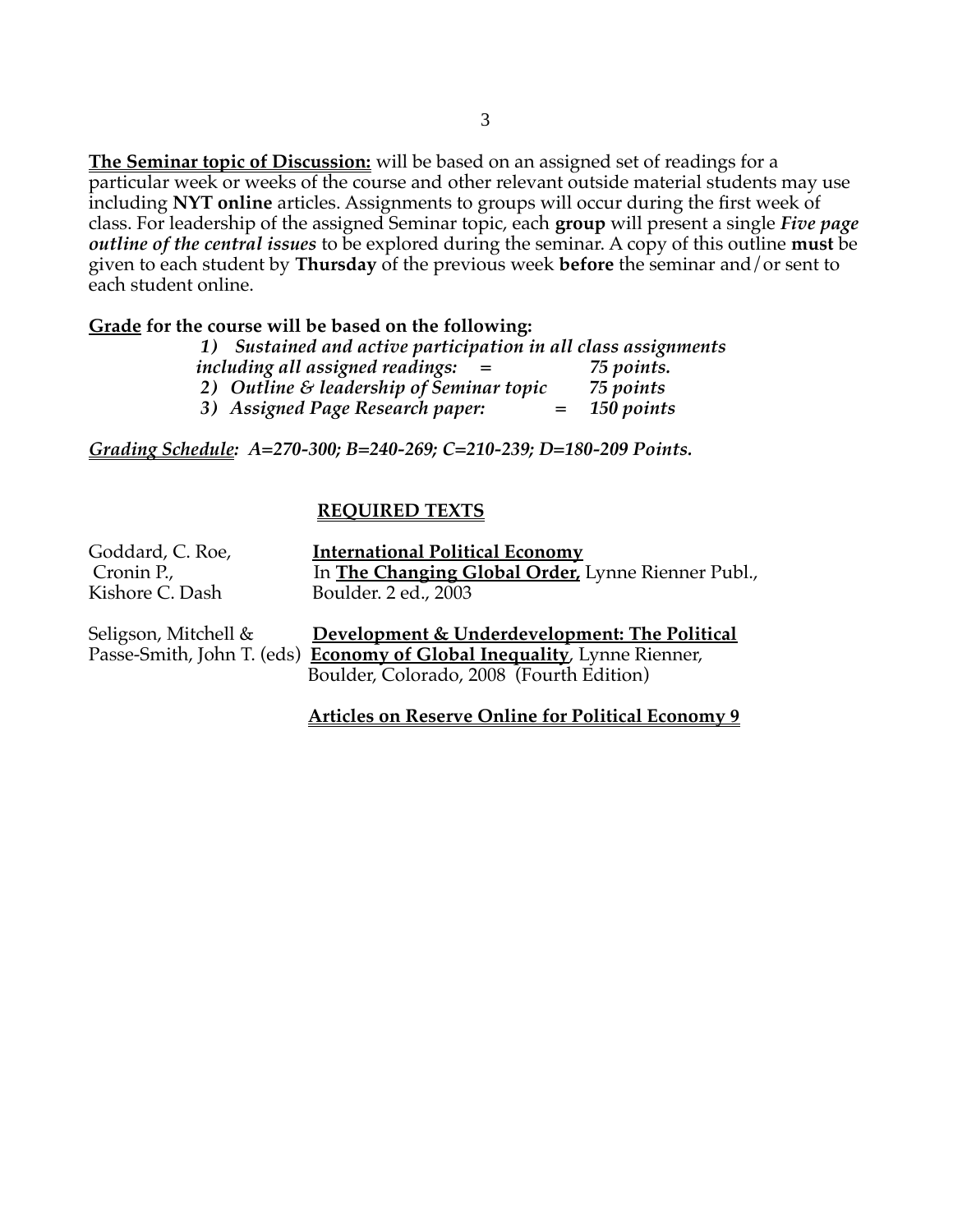# **COURSE OUTLINE**

# **WEEK ONE:** *Course Overview, Class Introductions & Group Assignments.*

Required Readings for Week: *International Political Economy* Text.  $\overline{\text{F}}$ The Nature of Political Economy, " pp.9-24 Jeffrey Freeden & David Lake, "International Politics & International Political Economy," pp. 25-32

# **WEEKS TWO: Contending Views of International Political Economy**

# **Required Readings** : *International Political Economy Text.*

| Adam Smith,    | "Excerpts from the Wealth of Nations," pp. 33-47 |
|----------------|--------------------------------------------------|
| Keohane & Nye, | "Realism & Complex Interdependence," pp. 49-58   |
| Brink Lindsey  | "The Invisible hand vs. the Dead Hand" pp.59-68  |

# **WEEK THREE:** Contending Views of International Political Economy

# **Required Readings:** *International Political Economy Text*

Richard Rosecrance, "The Rise of the Virtual State" pp. 71-83 Peter Evans, "States & Industrial Transformation" pp.119-137 Robert Keohane, "The Theory of Hegemonic Stability & Changes in Int'l. Economic Regimes 1967-1977," pp.89-108

Mitchell Seligson & Passe-Smith, " Development & Underdevelopment" , pp.1-132

System."

# **WEEKS FOUR & FIVE:****Economic Growth & World Systems Theory**

"The Rise & Future Demise of the World Capitalist

"The Stages of Economic Growth" pp.173-205

# **Required Readings:** *Development & Underdevelopment Text*

Immanuel Wallerstein "The Modern World System"

Immanuel Wallerstein "The European World Economy: Periphery v

#### **WEEK SIX and SEXTLE Required Reading**

| "Transnational Capitalism & National Disintegration In |
|--------------------------------------------------------|
|                                                        |
|                                                        |
|                                                        |
|                                                        |
|                                                        |